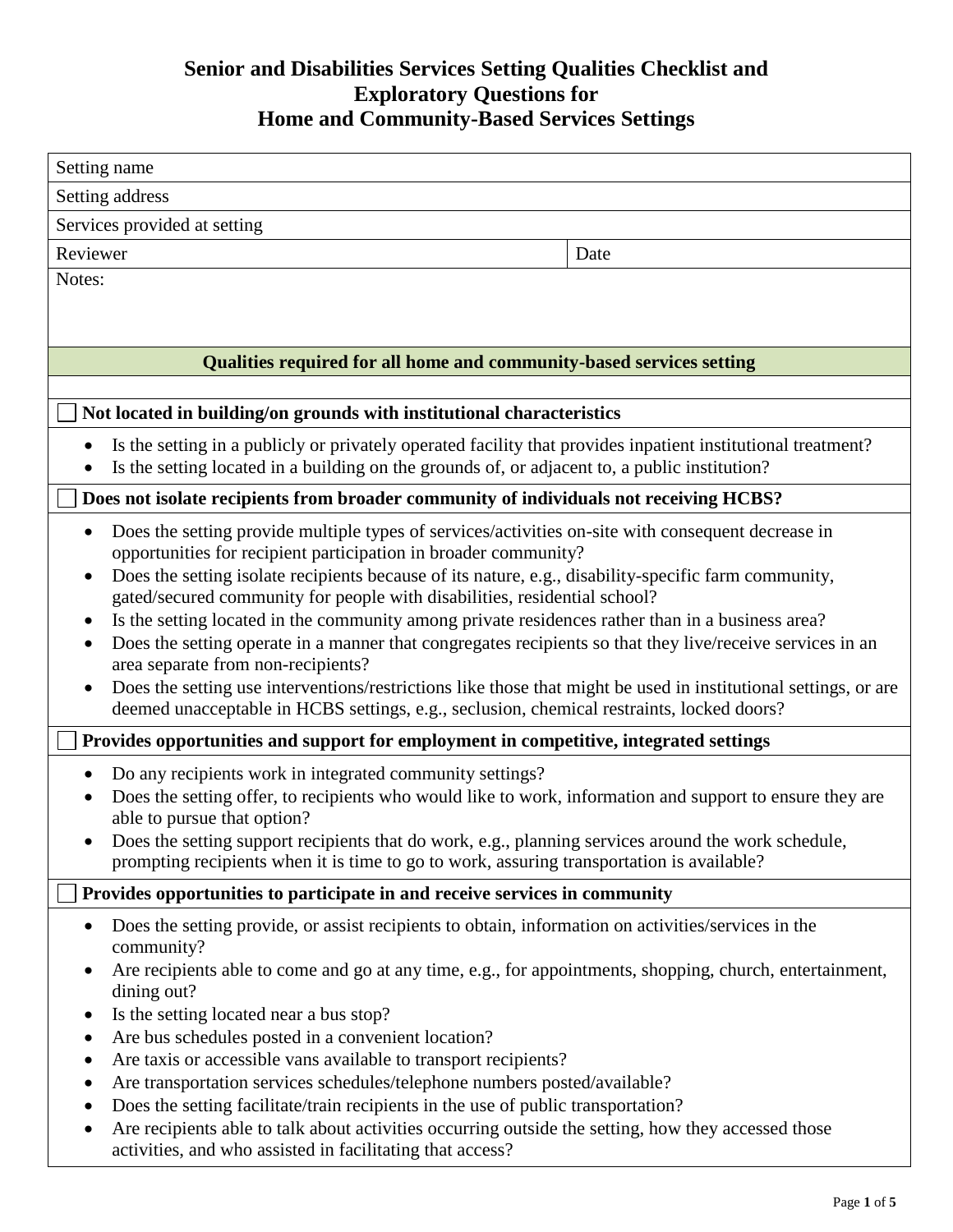## **Provides opportunities for control of personal resources**

- Do recipients have bank accounts or other means to control their money?
- Does the setting facilitate/support recipients to access accounts/funds as they choose?
- If recipients work, is it clear to them that they are not required to sign over paychecks to the provider?

### **Needs/preferences considered when settings options offered**

- Does the setting reflect the needs and preferences of each recipient?
- Do recipients express satisfaction regarding the setting?

#### **Offers choice of receiving services in non-disability specific settings**

 If recipients choose to change providers, are they given the option of receiving services in non-disability specific settings?

#### **Process for protecting recipients' rights to privacy, dignity, and respect**

- Is health information kept private, e.g., schedules/information regarding meds, diet, PT/OT are not posted in open area for all to view?
- Do staff refrain from discussing recipient health information within hearing distance of others who do not have a need to know?
- Do recipients have/have access to telephones or other electronic devices to use for personal communication in private and at any time?
- Are communal telephones/computers located so that privacy in communication is ensured?
- Do staff/recipients knock and receive permission to enter prior to entering a sleeping/living unit or bathroom?
- Does the setting provide assistance with grooming/hygiene as needed?
- Are recipients dressed in clothes that fit, are clean, are to their liking, and are appropriate for the time of day/season/weather?
- Do staff converse with recipients while providing assistance and during the course of daily activities?
- Do staff address recipients as individuals in the manner in which they would like to be addressed as opposed to addressing them with generic terms such as "hon" or "sweetie"?
- Do staff talk about a recipient in his/her presence as though the recipient was not present or within hearing distance?
- Are there cameras monitoring the setting?

## **Process for protecting recipients from coercion and restrain**t

- Are recipients compelled to be absent from a setting for the convenience of the provider?
- Are recipients required, against their wishes, to be present in a setting in order to benefit the provider financially?
- Do recipients feel they can discuss concerns without fearing consequences?
- Are recipients informed regarding how to file a complaint?
- Is complaint filing information posted and understandable by recipients?
- Can complaint filing be done anonymously?
- Are staff trained in the use of restrictive interventions?

## **Provides opportunities/support for recipient initiative, autonomy, and independence**

- Do recipients have opportunities to participate regularly in meaningful non-work activities in community settings of their choice and for the period of time preferred?
- Does the setting make clear to recipients that they are not required to adhere to a set schedule?
- Do staff ask recipients about their needs and preferences?
- Are recipients assisted in a manner that leaves them feeling empowered to make choices and decisions?
- Are the choices and decisions supported/accommodated rather than ignored or denied?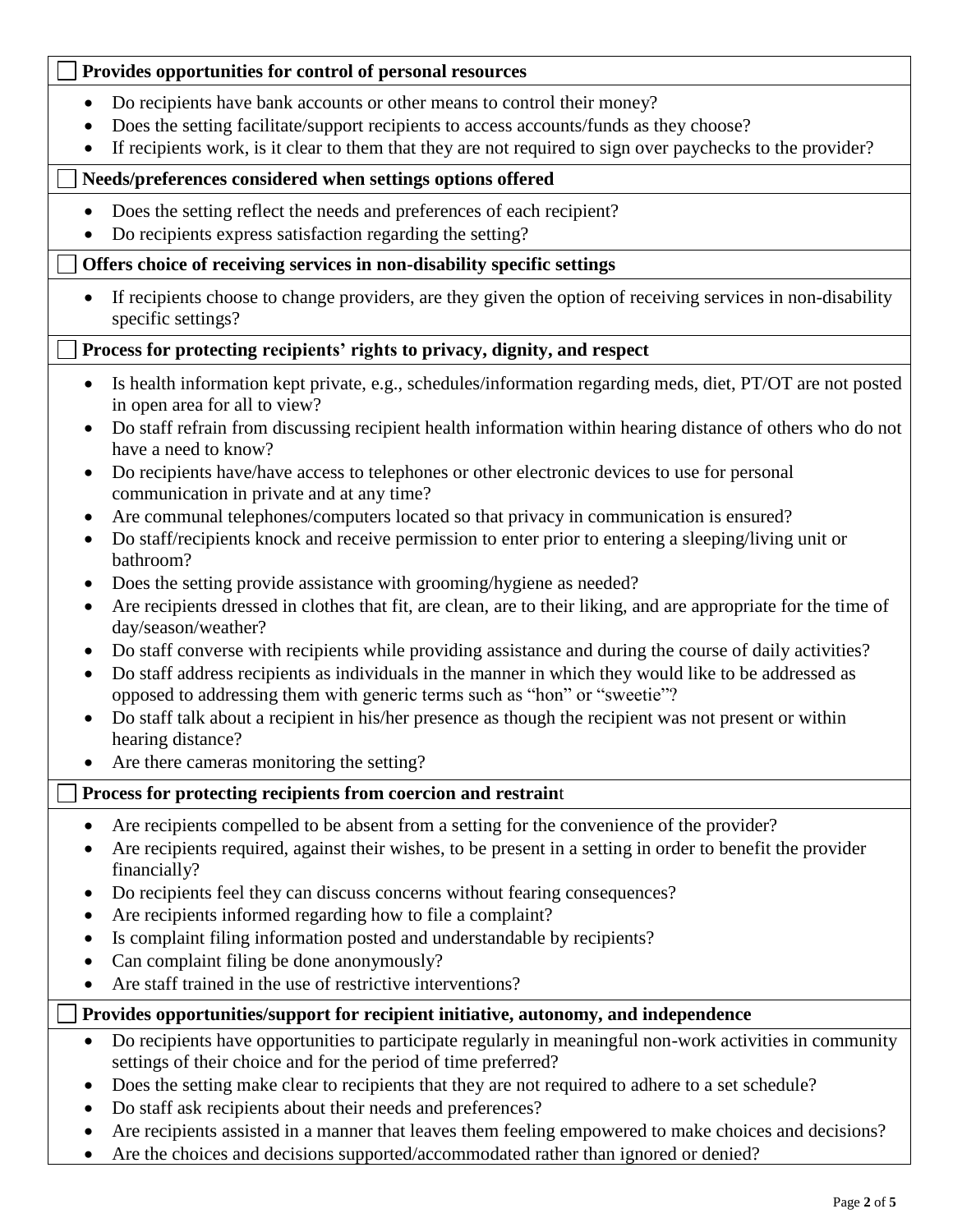| Optimizes opportunities for recipients to make choices regarding daily activities                                                                                                                                                                                                                                                                                                                                                                                                                                                                                                                                                                                         |  |  |
|---------------------------------------------------------------------------------------------------------------------------------------------------------------------------------------------------------------------------------------------------------------------------------------------------------------------------------------------------------------------------------------------------------------------------------------------------------------------------------------------------------------------------------------------------------------------------------------------------------------------------------------------------------------------------|--|--|
| Does the setting support recipients in choosing their daily activities and in setting and controlling their<br>own schedules?<br>Do recipients' schedules vary from others in the same setting?<br>Does the setting provide television/radio, access to the internet, movies, and other leisure activities that<br>are of interest to recipients and that can be used at their convenience?                                                                                                                                                                                                                                                                               |  |  |
| Optimizes opportunities for recipients to make choices regarding the physical environment                                                                                                                                                                                                                                                                                                                                                                                                                                                                                                                                                                                 |  |  |
| Are there barriers to movement preventing entrance to or exit from certain areas in the setting?<br>$\bullet$<br>Are recipients limited to a specific area for activities or able to move about to various areas?<br>Are recipients able to move inside and outside the setting as they choose as opposed to being "parked" in<br>one spot for the convenience of the provider?<br>Are there requirements or a curfew regarding return to the setting if a recipient leaves?<br>Are recipients assisted to access amenities (e.g., pool or gym) that are used by non-recipients?<br>Are recipients restricted to meeting visitors in an area designated for that purpose? |  |  |
| Optimizes opportunities for recipients to choose with whom to interact                                                                                                                                                                                                                                                                                                                                                                                                                                                                                                                                                                                                    |  |  |
| Does the setting require recipients to occupy assigned seating for activities or meals?<br>$\bullet$<br>Does the setting limit conversations/interactions among recipients?<br>Does the setting provide an area for recipients who wish, on occasion, to not participate in activities or to<br>be alone?                                                                                                                                                                                                                                                                                                                                                                 |  |  |
| Facilitates choice regarding services/supports and agency staff who provide them                                                                                                                                                                                                                                                                                                                                                                                                                                                                                                                                                                                          |  |  |
| Do recipients know how and to whom to make a request for services?<br>Are recipients aware of the fact that they can choose to receive services from other providers/staff?<br>Are recipients able to identify other providers who could provide the same services?<br>Does the setting assist recipients to change providers or to obtain other requested services?<br>Do recipients express satisfaction with the services received?<br>If a recipient is dissatisfied with/would prefer not to interact with an individual staff member, is he/she<br>supported in the choice to receive services from a different staff person?                                       |  |  |
| Additional qualities required for provider-owned or controlled residential settings                                                                                                                                                                                                                                                                                                                                                                                                                                                                                                                                                                                       |  |  |
|                                                                                                                                                                                                                                                                                                                                                                                                                                                                                                                                                                                                                                                                           |  |  |
| Offers choice of non-disability specific setting and private unit<br>Is the setting limited to use by people with disabilities?<br>Was the setting chosen from among options that included non-disability specific settings?<br>Are recipients offered the choice of a private room/unit where they are available for non-recipients?                                                                                                                                                                                                                                                                                                                                     |  |  |
| Residential options based on recipient resources for room and board                                                                                                                                                                                                                                                                                                                                                                                                                                                                                                                                                                                                       |  |  |
| Were the residential services offered realistic in view of the recipient resources for payment of room and<br>board?<br>If residential services were limited because of resources, was the matter discussed with the recipient?                                                                                                                                                                                                                                                                                                                                                                                                                                           |  |  |
| Legally enforceable agreement specifying responsibilities and protections from eviction                                                                                                                                                                                                                                                                                                                                                                                                                                                                                                                                                                                   |  |  |
| Does the agreement specify the responsibilities of the recipient and the provider with respect to the<br>setting?<br>Does the agreement specify the circumstances under which it can be terminated?<br>Does the agreement address the steps a recipient can follow to request a review/appeal a termination of<br>services?<br>Does the recipient understand the terms of the agreement?                                                                                                                                                                                                                                                                                  |  |  |